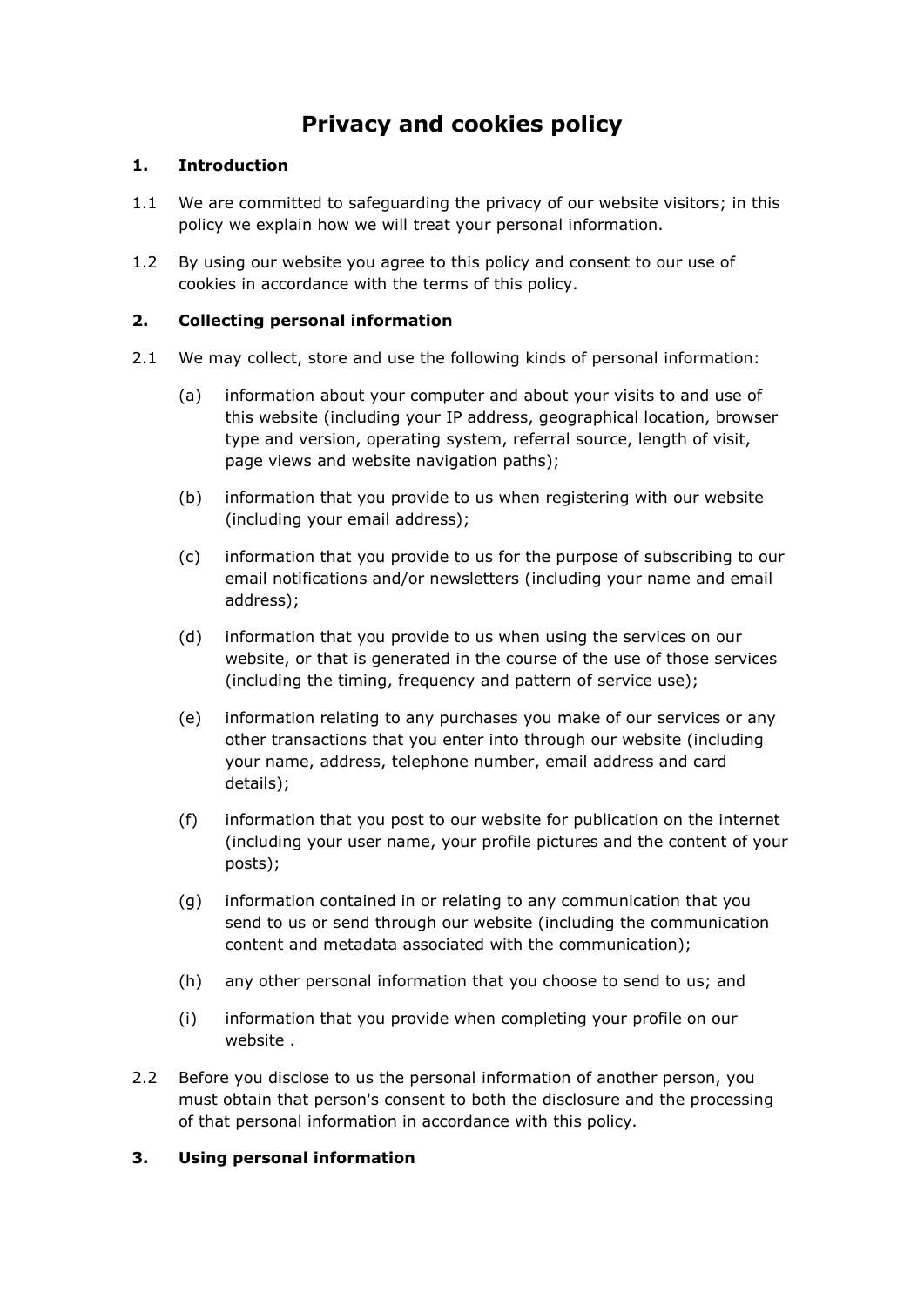- 3.1 Personal information submitted to us through our website will be used for the purposes specified in this policy or on the relevant pages of the website.
- 3.2 We may use your personal information to:
	- (a) administer our website and business;
	- (b) personalise our website for you;
	- (c) enable your use of the services available on our website;
	- (d) supply to you services purchased through our website;
	- (e) send statements, invoices and payment reminders to you, and collect payments from you;
	- (f) send you non-marketing commercial communications;
	- (g) send you email notifications that you have specifically requested;
	- (h) send you our email newsletter, if you have requested it (you can inform us at any time if you no longer require the newsletter);
	- (i) send you marketing communications relating to our business or the businesses of carefully-selected third parties which we think may be of interest to you, by post or, where you have specifically agreed to this, by email or similar technology (you can inform us at any time if you no longer require marketing communications);
	- (j) provide third parties with statistical information about our users (but those third parties will not be able to identify any individual user from that information);
	- (k) deal with enquiries and complaints made by or about you relating to our website;
	- (l) keep our website secure and prevent fraud; and
	- (m) verify compliance with the terms and conditions governing the use of our website (including monitoring private messages sent through our website private messaging service).
- 3.3 If you submit personal information for publication on our website, we will publish and otherwise use that information in accordance with the licence you grant to us.
- 3.4 Your privacy settings can be used to limit the publication of your information on our website, and can be adjusted using privacy controls on the website.

#### **4. Disclosing personal information**

4.1 We may disclose your personal information to any of our employees, officers, insurers, professional advisers, agents, suppliers or subcontractors insofar as reasonably necessary for the purposes set out in this policy.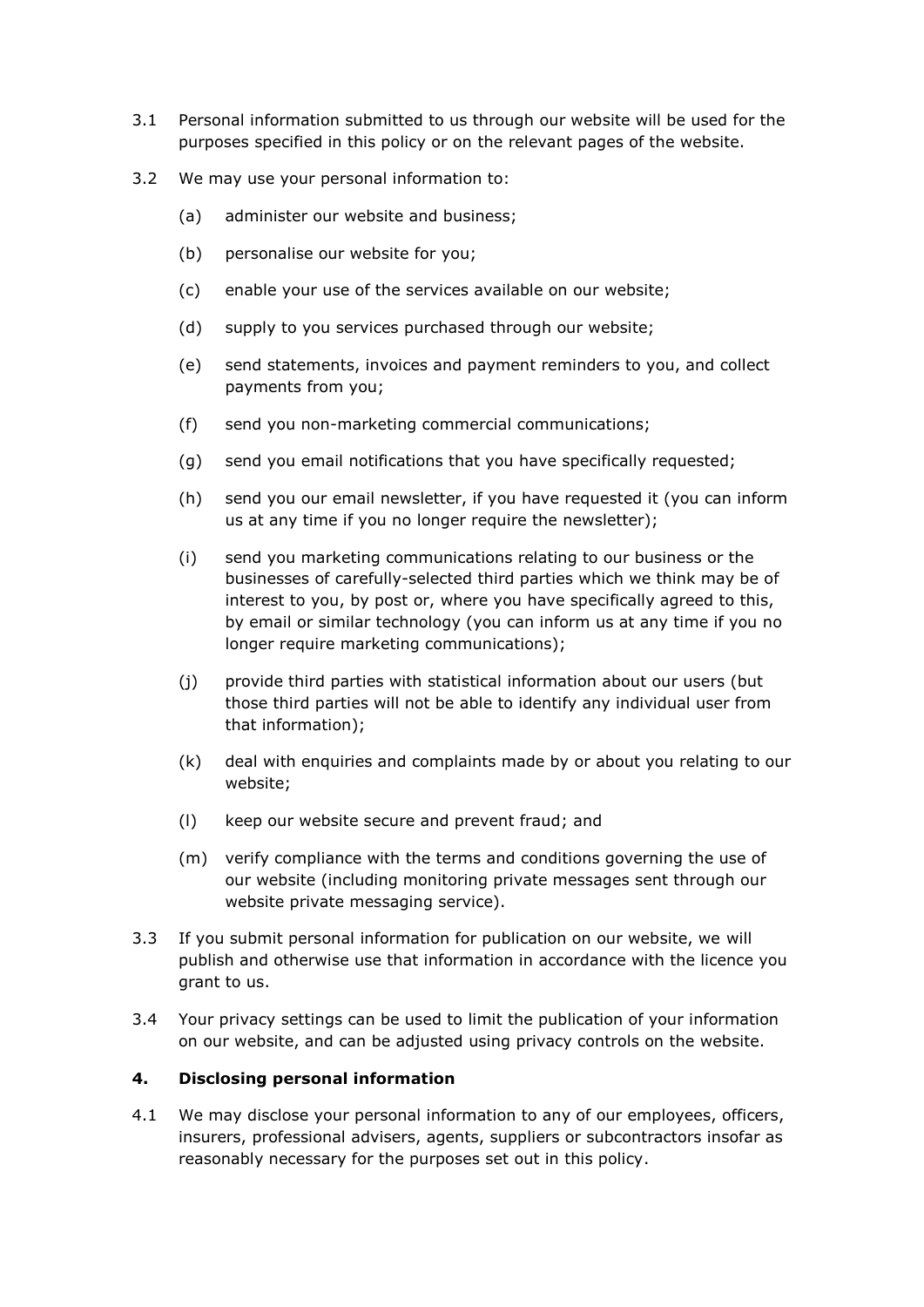- 4.2 We may disclose your personal information to any member of our group of companies (this means our subsidiaries, our ultimate holding company and all its subsidiaries) insofar as reasonably necessary for the purposes set out in this policy.
- 4.3 We may disclose your personal information:
	- (a) to the extent that we are required to do so by law;
	- (b) in connection with any ongoing or prospective legal proceedings;
	- (c) in order to establish, exercise or defend our legal rights (including providing information to others for the purposes of fraud prevention and reducing credit risk);
	- (d) to the purchaser (or prospective purchaser) of any business or asset that we are (or are contemplating) selling; and
	- (e) to any person who we reasonably believe may apply to a court or other competent authority for disclosure of that personal information where, in our reasonable opinion, such court or authority would be reasonably likely to order disclosure of that personal information.
- 4.4 Except as provided in this policy, we will not provide your personal information to third parties.

## **5. International data transfers**

- 5.1 Information that we collect may be stored and processed in and transferred between any of the countries in which we operate in order to enable us to use the information in accordance with this policy.
- 5.2 Information that we collect may be transferred to the following countries which do not have data protection laws equivalent to those in force in the European Economic Area: the United States of America, Russia, Japan, China and India.
- 5.3 Personal information that you publish on our website or submit for publication on our website may be available, via the internet, around the world. We cannot prevent the use or misuse of such information by others.
- 5.4 You expressly agree to the transfers of personal information described in this Section 5.

## **6. Retaining personal information**

- 6.1 This Section 6 sets out our data retention policies and procedure, which are designed to help ensure that we comply with our legal obligations in relation to the retention and deletion of personal information.
- 6.2 Personal information that we process for any purpose or purposes shall not be kept for longer than is necessary for that purpose or those purposes.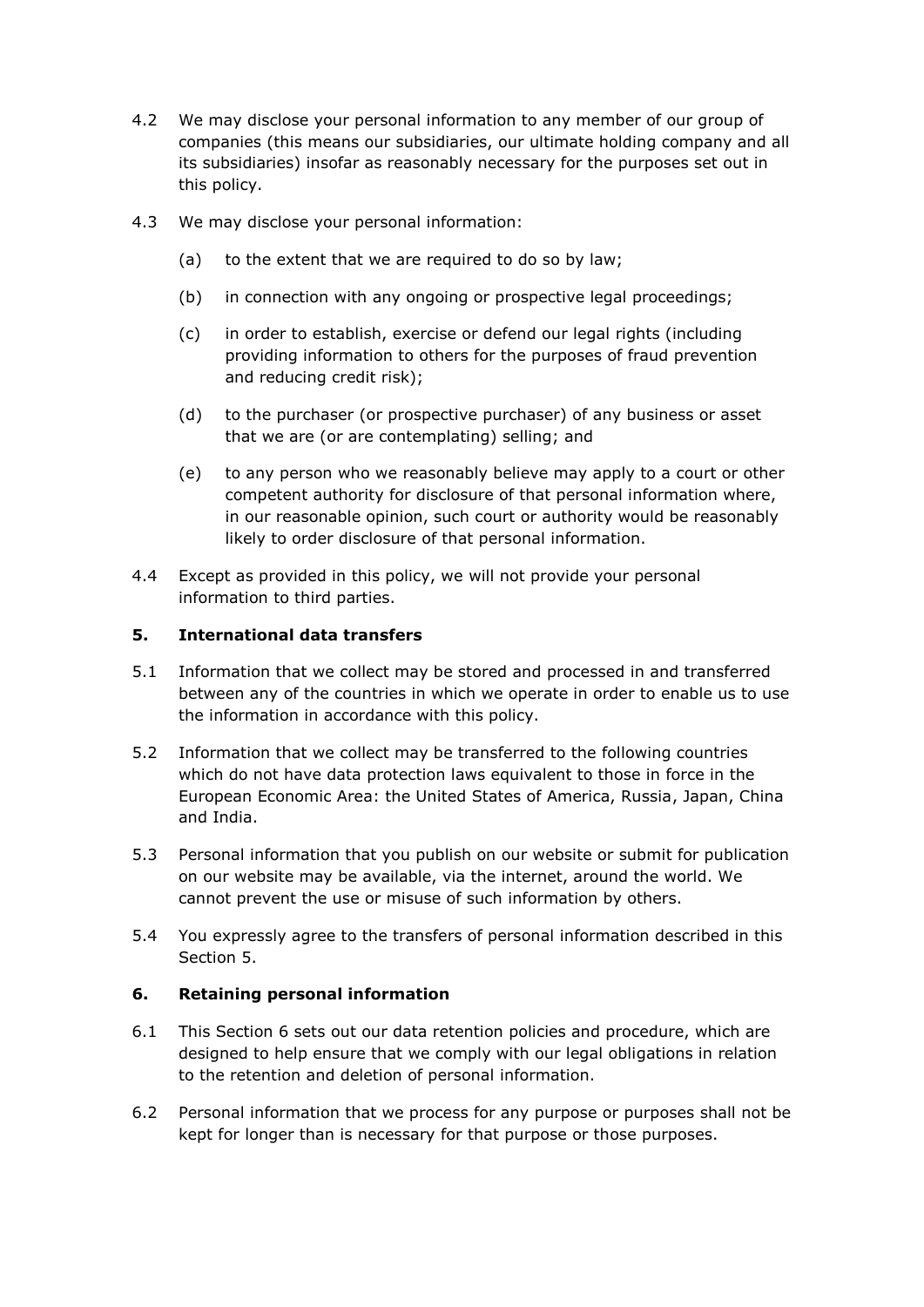- 6.3 Notwithstanding the other provisions of this Section 6, we will retain documents (including electronic documents) containing personal data:
	- (a) to the extent that we are required to do so by law;
	- (b) if we believe that the documents may be relevant to any ongoing or prospective legal proceedings; and
	- (c) in order to establish, exercise or defend our legal rights (including providing information to others for the purposes of fraud prevention and reducing credit risk).

# **7. Security of personal information**

- 7.1 We will take reasonable technical and organisational precautions to prevent the loss, misuse or alteration of your personal information.
- 7.2 We will store all the personal information you provide on our secure (password- and firewall-protected) servers.
- 7.3 All electronic financial transactions entered into through our website will be protected by encryption technology.
- 7.4 You acknowledge that the transmission of information over the internet is inherently insecure, and we cannot guarantee the security of data sent over the internet.
- 7.5 You are responsible for keeping the password you use for accessing our website confidential; we will not ask you for your password (except when you log in to our website).

## **8. Amendments**

- 8.1 We may update this policy from time to time by publishing a new version on our website.
- 8.2 You should check this page occasionally to ensure you are happy with any changes to this policy.
- 8.3 We may notify you of changes to this policy by email or through the private messaging system on our website.

## **9. Your rights**

- 9.1 You may instruct us to provide you with any personal information we hold about you; provision of such information will be subject to:
	- (a) the payment of a fee (currently fixed at GBP 10); and
	- (b) the supply of appropriate evidence of your identity (for this purpose, we will usually accept a photocopy of your passport certified by a solicitor or bank plus an original copy of a utility bill showing your current address).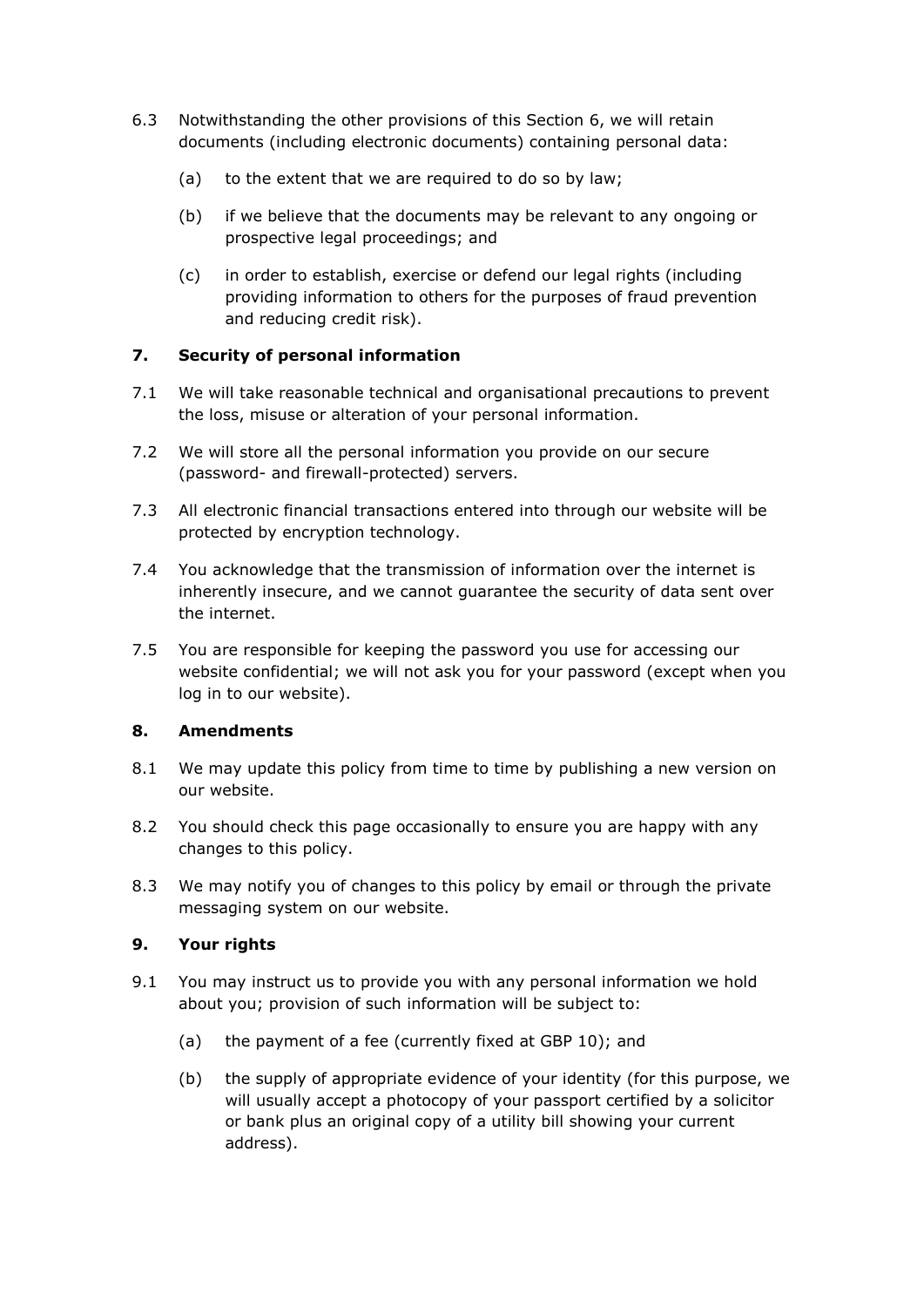- 9.2 We may withhold personal information that you request to the extent permitted by law.
- 9.3 You may instruct us at any time not to process your personal information for marketing purposes.
- 9.4 In practice, you will usually either expressly agree in advance to our use of your personal information for marketing purposes, or we will provide you with an opportunity to opt out of the use of your personal information for marketing purposes.

#### **10. Third party websites**

- 10.1 Our website includes hyperlinks to, and details of, third party websites.
- 10.2 We have no control over, and are not responsible for, the privacy policies and practices of third parties.

## **11. Updating information**

11.1 Please let us know if the personal information that we hold about you needs to be corrected or updated.

## **12. About cookies**

- 12.1 A cookie is a file containing an identifier (a string of letters and numbers) that is sent by a web server to a web browser and is stored by the browser. The identifier is then sent back to the server each time the browser requests a page from the server.
- 12.2 Cookies may be either "persistent" cookies or "session" cookies: a persistent cookie will be stored by a web browser and will remain valid until its set expiry date, unless deleted by the user before the expiry date; a session cookie, on the other hand, will expire at the end of the user session, when the web browser is closed.
- 12.3 Cookies do not typically contain any information that personally identifies a user, but personal information that we store about you may be linked to the information stored in and obtained from cookies.
- 12.4 Cookies can be used by web servers to identify and track users as they navigate different pages on a website and identify users returning to a website.

#### **13. Our cookies**

- 13.1 We use both session and persistent cookies on our website.
- 13.2 The cookies that we use on our website, and the purposes for which they are used, are set out below:
	- (a) we use Google Analytics to recognise a computer when a user visits our website, track users as they navigate the website, improve the website's usability, administer the website, prevent fraud and improve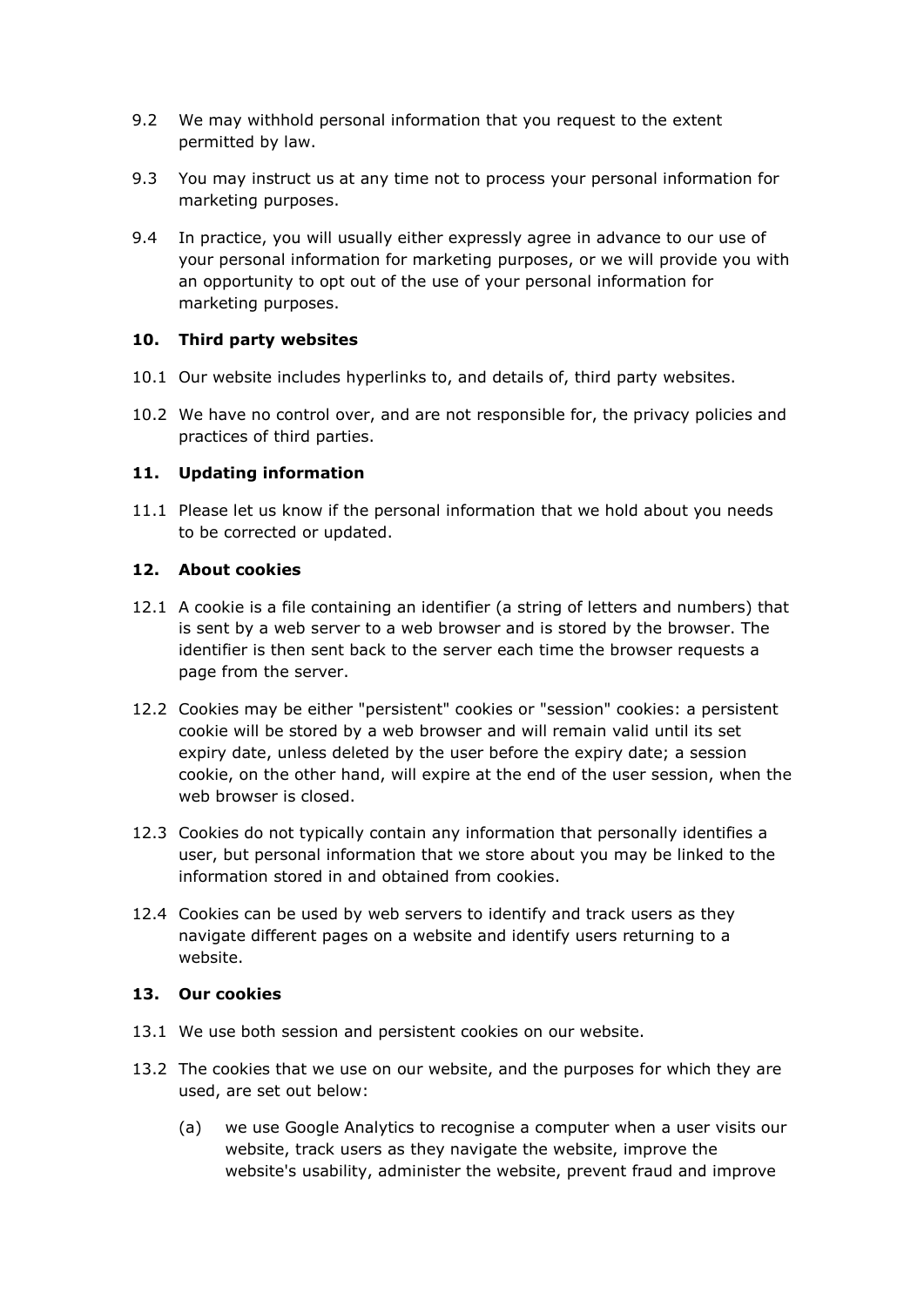the security of the website, or personalise the website for each user as applicable, target advertisements which may be of particular interest to specific users, validate authenticated users sessions and facilitate the use of our website search engine. If you require more information about the cookies used please go to the Google Analytics website https://developers.google.com/analytics.

## **14. Analytics cookies**

- 14.1 We use Google Analytics to analyse the use of our website.
- 14.2 Our analytics service provider generates statistical and other information about website use by means of cookies.
- 14.3 The analytics cookies used by our website have the following names: \_ga, gat, utma, utmt, utmb, utmc, utmz and utmv.
- 14.4 The information generated relating to our website is used to create reports about the use of our website.
- 14.5 Our analytics service provider's privacy policy is available at: http://www.google.com/policies/privacy/.

#### **15. Third party cookies**

- 15.1 Our website also uses third party cookies.
- 15.2 We publish Google AdSense interest-based advertisements on our website. These are tailored by Google to reflect your interests. To determine your interests, Google will track your behaviour on our website and on other websites across the web using the DoubleClick cookie. You can view, delete or add interest categories associated with your browser by visiting: http://www.google.com/settings/ads/. You can also opt out of the AdSense partner network cookie using those settings or using the NAI's (Network Advertising Initiative's) multi-cookie opt-out mechanism at: http://www.networkadvertising.org/choices/. However, these opt-out mechanisms themselves use cookies, and if you clear the cookies from your browser your opt-out will not be maintained. To ensure that an opt-out is maintained in respect of a particular browser, you may wish to consider using the Google browser plug-in available at: https://www.google.com/settings/ads/plugin.

## **16. Blocking cookies**

- 16.1 Most browsers allow you to refuse to accept cookies; for example:
	- (a) in Firefox (version 51) you can block all cookies by clicking "Tools", "Options", "Privacy", selecting "Use custom settings for history" from the drop-down menu, and unticking "Accept cookies from sites"; and
	- (b) in Chrome (version 55), you can block all cookies by accessing the "Customise and control" menu, and clicking "Settings", "Show advanced